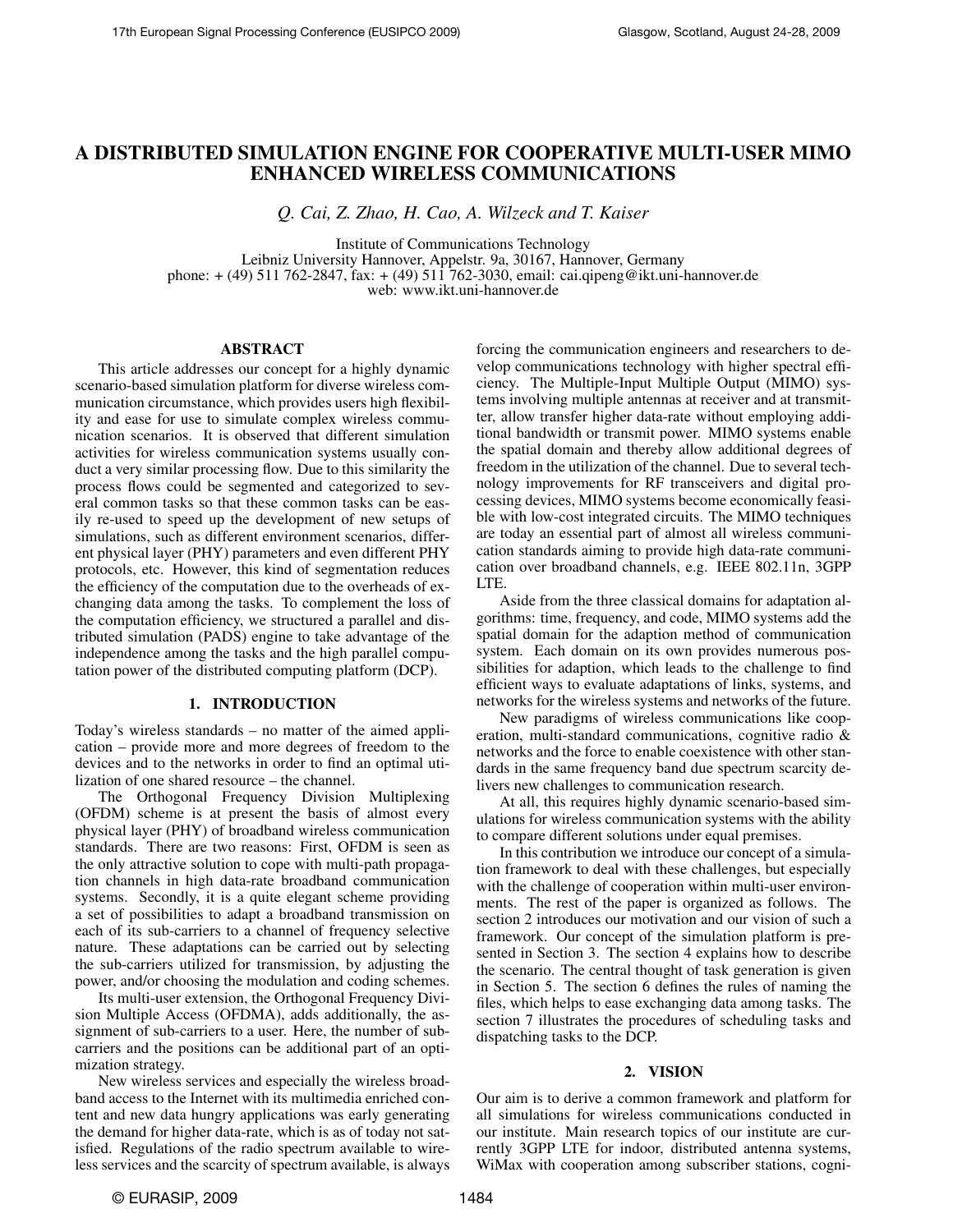tive radio for heterogeneous environments involving game theory and ultra-wide band communication with multiple antennas.

Each topic provides its own challenges and requirements. 3GPP LTE operates in a licensed spectrum. Considering an indoor LTE cell, a scenario could be described with an indoor base-station and multiple mobile stations interacting in a bi-directional manner with the base-station. Downlink and uplink communication can be carried out employing Time Division Duplex (TDD) or Frequency Division duplex (FDD). Indoor LTE systems, so called femto cells, are required to operate with lower power than the normal outdoor cells of the 3GPP LTE network, but they potentially share the frequencies with the outdoor cells, however, they are not part of a network planning [1]. Hence, it is interesting to be able to model some outdoor interferers as well. The downlink of LTE involves OFDMA, the uplink SC-FDMA. Both allow different frequency assignments and bandwidth allocations.

Distributed antenna systems involve multiple differently located antennas. Objectives can be to improve the coverage of a signal within a building by emitting the same signal in different locations or to form a network of distributed transmitters or receivers and structure a so-called virtual MIMO system by cooperation among them [2].

The WiMax family of standards contains multiple PHYs meant for different applications. The IEEE 802.16d and IEEE 802.16e employ OFDMA in uplink and downlink communication and MIMO techniques are also adopted especially to extent the range and to improve the signal quality. A quite typical application for WiMax is to make provision for the broadband Internet for rural areas. Assuming subscriber stations at the edge of the coverage map an interesting study item is cooperation among subscribers with the aim to form a relaying network or with the aim to form a virtual antenna system, if another high data-rate connection among the users exist.

Cognitive radio for heterogeneous networks requires the modeling of multiple communication links employing different communication standards. A cognitive radio can sense the radio spectrum and to be aware of other communications if required. Usually, a cognitive radio is seen as secondary user with the wish to communicate with another cognitive radio, but another form is that a cognitive radio is able to reconfigure itself to a different standard (potentially a primary user's standard), so that it finds for its aims the most suitable communication partner network. Dynamic Spectrum Access (DSA) [3] and Detect And Avoid (DAA) schemes [4] are important study fields, involving the ability to handle multiple bands in one simulation platform. Interesting is for example, the study of interference levels caused due to erroneous detection or prediction of unoccupied resources.

An ultra-wide band (UWB) communication is regulated to operate at 3.1 GHz to 10.6 GHz as indoor short-range communication with a low emission power. The study of multiple antennas with the aim to improve the data rate or to extent the range is an interesting study item. Multi-Standard communication devices including beside UWB; for example, an IEEE 802.11a transceiver operating in the 5 GHz ISM band and a WiMax transceiver operating in the 3.5 GHz band requires a distinct handling of the interference levels among the involved standards and UWB.

In conclusion such a simulation platform should be able to handle dynamic scenarios involving



Figure 1: Simulation Cycle

- Multiple sources, no matter if user or base station, or noise,
- Multiple antennas,
- Multiple locations linked to the physical domain with help of a channel model and/or channel impulse response data-base,
- Multiple transmission intervals to study temporal behaviour of adaptions,
- Multiple frequency band intervals in base band and passband domain allowing to model DSA and closed loop operation in FDD mode,
- Multiple standards communications, and
- Multiple variant of involved parameters and architectures to allow the evaluation under equal conditions.

This impressive wish list requires a high degree of flexibility to a simulation framework and platform. This flexibility comes at the cost of complexity for the execution.

## 3. CONCEPT

A basic requirement for any new tool or framework in research is that it finds users - at least in one institute.

To handle the computational complexity induced by the rich flexibility, the computational burden is addressed by a scalable simulation engine following a parallel and distributed computing approach, which itself adds some communication overhead.

Our major goal is therefore, to hide the complexity from task scheduling and the task execution to the user. The user should be able to use the framework and the simulation engine without major modifications of his scripts and his data structures.

Fig. 1 illuminates the working steps which are conducted in a cycle manner to enable dynamic scenario-based simulations. Scenarios, missions, and campaign should be describable by the user in a natural way for a communication engineer or researcher. A campaign is thereby a set of missions,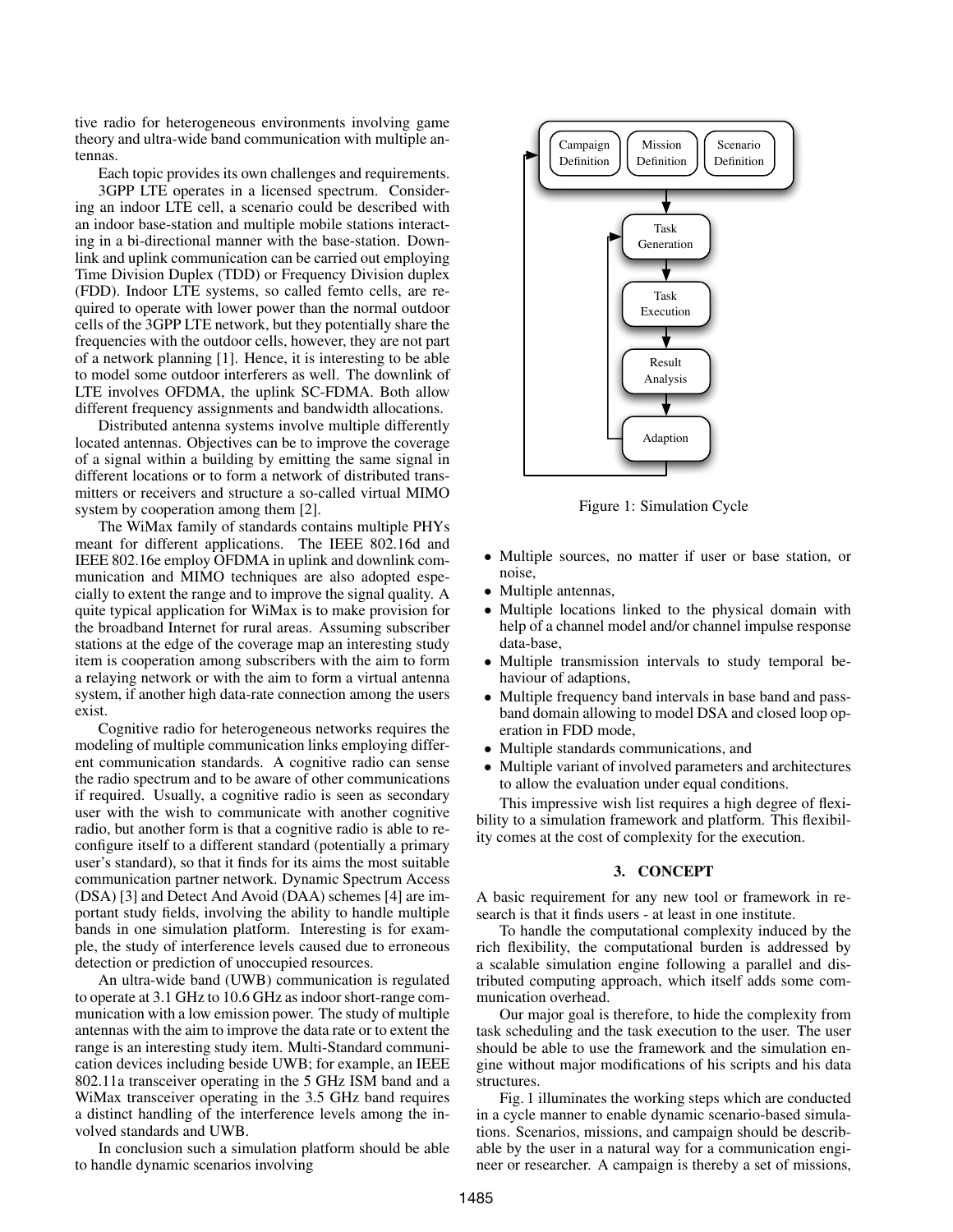which involve different scenarios. A mission is based on a single scenario, and it consists of the set of tasks including all variants required for comparison.

A scenario involves the definition of the scenario area, which is assumed to be provided as a grid of points. The grid points correspond to probe points in the real world (measured) or a virtual world (modeled).

In order to enable different frequency bands and different transmission time interval, we introduce a Frequency Band Identifier (FBI) and a Time Interval Identifier (TII), respectively. The user can place a transmit antenna and a receive antenna to any grid point in the scenario definition and can specify the task script, and parameter file to be called.

A task script implements a function. It is required to take one or more data files as input and to deliver one or more data files. Data are typically the signal before and after processing by the script. Parameters to the script are provided from a separate parameter file, and a script can generate as well an output parameter file for later use. To account for different programming styles and requirements, we decided not to make restrictions on the content of these files. Instead, we define only the file names to be used.

Fair comparisons involve the evaluation of different methods under equal conditions, so for example keeping the input data, the noise and the channel constant, while changing the scripts for different kinds of receivers. To reduce the effort, results of intermediate steps are stored and can be accessed later. A variant is addressed by a Variant Identifier (VI).

The execution of a campaign and its mission including complex scenarios requires the distribution of the computational burden to multiple computers operating in parallel, if possible. Therefore, after campaign, mission, and scenario definition tasks and their dependencies need to be derived. The execution of the tasks needs to be coordinated, so that the dependencies are fulfilled, intermediate results and final results are stored.

After task execution a mission and enclosed variants need to be analyzed to deploy adaptations for the next time interval, mission, or campaign.

## 4. SCENARIO DESCRIPTION

The key point of wireless communication system is the channel effect. Basis of a scenario is generally a data-base of Channel Impulse Responses(CIRs). This data-base can be generated by a model, a ray tracing simulation software, or data sets of a measurement campaign with a channel sounder. Currently we assume quasi-static channels for a specific time interval, so nomadic use is in focus.

In each grid point we can place a transmit antenna or a receive antenna. In addition, we can place a noise source in any grid point, no matter if it is already occupied by a transmit or receive antenna. The grid points are numbered ascendingly starting with one to provide each point with the unique identifier  $n_{GP}$ . Each grid point is linked to all others via channels which are independently described by CIRs. Since the channel can vary over time and frequency, we need to introduce a time interval and a frequency interval, in which we can assume that the channel is static. Both can be addressed with help of a TII  $n_{\text{TH}}$  and a FBI  $n_{\text{FBI}}$ . In conclusion, a channel is addressed by a grid point pair, a TII and a FBI. If transmit, noise, and incoming receive signals are generated



Figure 2: Example Scenario

in their corresponding grid points, it just depends on if they are active for the given TII and FBI.

The use of multiple antennas and the concept of cooperative communications (e.g. Virtual MIMO), adds the challenge to handle different spacings, different locations, spatial correlation and the involvement of much more channel impulse responses. Basically, we must be able to handle multiple transmit sources, multiple transmit points, MIMO channels with/without spatial correlation, multiple receive points, multiple receivers, and multiple noise sources in a given scenario area.

The advantage of adding the ability to handle different time intervals, frequency bands, variants, and active grid points via the corresponding identifiers, gets visible in Fig. 2. We can note that uplink and downlink communications can be handled in a natural way.

To provide fair comparisons between different parameter sets, we need the ability to freeze the situation, which means to keep channel impulse responses and to keep the generated noise samples for all variations within the TII (e.g. often identically referred as TTI). Setup variants valid for the same TII and FBI are addressed via a Variant Identifier (VI):  $n_v$ , which allows for example, to compare different Modulation and Coding Schemes (MCS) for the same channel conditions.

## 5. TASK GENERATION

Task generation analyzes the definition of the scenario and generates the task list for it. To reduce the task scheduling complexity and the required programming efforts by the users to adapt their code to our engine, we define for our engine only a very limited number of task classes.

They are

- Noise Source (Nx),
- Transmitter (Tx),
- Tx Superposition(TS),
- Tx Correlation (TC).
- Channel Convolution (CC),
- Rx Superposition (RS),
- Rx Correlation (RC) plus Noise Addition, and
- Receiver $(Rx)$ .

Sources are handled with highest priority, while we gave noise sources higher priority than signal sources, because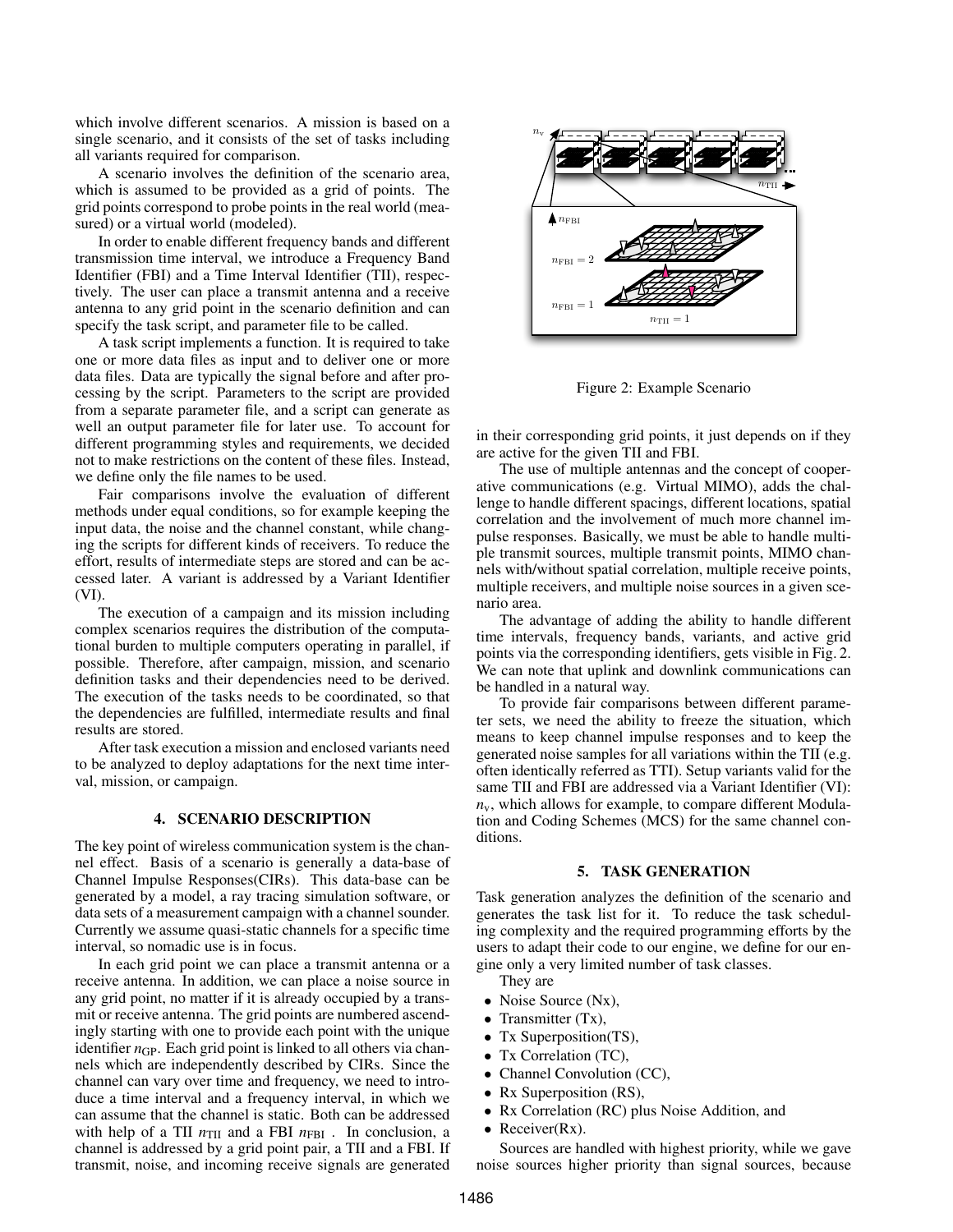they are usually calculated fast. Noise sources are handled as special transmitters, which can be placed in already receiving or transmitting grid points. Their signals are described by a  $L_{\text{TH}} \times 1$  vector  $\mathbf{v}[n_{\text{TH}}, n_{\text{FBI}}, n_{\text{v}}, n_{\text{GP}}]$ , where  $L_{\text{TH}}$  is the length in samples of each TII and  $n_v$  allows to address variants or different realizations of the signal. Corresponding to this, Tx signals are described by a  $L_{\text{TI}} \times 1$  vector  $\mathbf{s}[n_{\text{TI}}, n_{\text{FBI}}, n_{\text{v}}, n_{\text{GP}}].$ 

Once all noise and transmit signal generation tasks are done, the superposition of signals at transmitter-side allows to add noise to the transmit signal. This Tx superposition is calculated for each grid point activated as transmitter of the current TII, FBI, and variant. For convenience and readability, we drop the currently constant index variables and place a ':' as reminder. In addition, we introduce the sets TX containing all transmitting points and Rx containing all receiving points.

The output signals of the Tx superpositions are

$$
\boldsymbol{x}[:, n_{\text{GP,Tx}}] = \boldsymbol{v}^{\text{Tx}}[:, n_{\text{GP,Tx}}] + \boldsymbol{s}[:, n_{\text{GP,Tx}}],
$$
 (1)

where  $n_{\text{GP,Tx}} \in \text{Tx}$ .

Afterwards the transmit correlation in all transmit points is performed via the TC task class,

$$
\boldsymbol{x}_{\mathrm{c}}[:, n_{\mathrm{GP,Tx}}] = \sum_{n \in T_{\mathrm{x}}} w_{n,n_{\mathrm{GP,Tx}}}^{\mathrm{Tx}} \boldsymbol{s}[:, n], \qquad (2)
$$

where  $w_{i,j}^{\text{Tx}}$  is a weighting factor between the *j*-th transmit antenna and *i*-th transmit antenna.

Once all Tx superpositions are calculated, the transmit signals  $\mathbf{x}[n_{\text{TI}}, n_{\text{FBI}}, n_{\text{v}}, n_{\text{GP}}]$  of the current TII, FBI, and variant, are convoluted with the CIRs  $h_{nGP,Rx,nGP,Tx}$ [:] valid for the links from the transmitting grid points  $n_{\text{GP,Tx}}$  to the receiving grid points  $n_{GP,Rx}$ , generating

$$
\mathbf{y}_{\mathrm{p}}[:, n_{\mathrm{GP,Rx}}, n_{\mathrm{GP,Tx}}] = h_{n_{\mathrm{GP,Rx}}, n_{\mathrm{GP,Tx}}}[:] * \mathbf{x}_{\mathrm{c}}[:, n_{\mathrm{GP,Tx}}], \quad (3)
$$

where '\*' indicates the linear convolution and  $n_{GP,Rx} \in Rx$ .

After the convolution process, the Rx superpositions of all  $n_{GP,Rx} \in Rx$  are calculated as

$$
\mathbf{y}[:, n_{\text{GP,Rx}}] = \sum_{n_{\text{GP,Tx}}} \mathbf{y}_{\text{p}}[:, n_{\text{GP,Rx}}, n_{\text{GP,Tx}}]. \tag{4}
$$

The follow step introduces the receive correlation effect for all *n*GP,RX and adds the corresponding noise to yield the received signals as

$$
\boldsymbol{r}[:, n_{\text{GP,Rx}}] = \boldsymbol{v}^{\text{Rx}}[:, n_{\text{GP,Rx}}] + \sum_{n \in Rx} w_{n,n_{\text{GP,Rx}}}^{\text{Rx}} \boldsymbol{y}[:, n_{\text{GP,Rx}}], \quad (5)
$$

where  $w_{i,j}^{\text{Rx}}$  is a weighting factor between the *j*-th receive antenna and *i*-th receiver antenna.

Fig. 3 sketches a 2 transmit and 2 receive point and provides insight to the calculation flow (circles are adders) and the inherent dependencies. It also points out which intermediate results can be accessed by later processing. Please note that there is no restriction that the transmit signals *s*(:) are generated by the same system (user) and that  $r($ :) are em-



Figure 3: Calculation Flow for a 2 Transmit and 2 Receive Antenna Scenario

## 6. PARAMETERS & FILES

Since a lot of (intermediate) results and parameters need to be shared among the different tasks it makes sense to use a shared file server. To avoid confusion of these files a automatic naming is required.

The file naming follows the rule "<TYPE>- <DIRECTION>-<CLASS>-<TII>-<FBI>-

<POINT1>-<POINT2>-<VARIANT>.mat", where

- TYPE: PARASET (parameter set) or DATA (data stream)
- DIRECTION: IN (input) or OUT (output)
- CLASS: TX, TS, TC, CH, RS, RC, or RX (task class)
- TII:  $n_{\text{TH}}$
- $\bullet$  FBI:  $n_{\text{FBI}}$
- POINT1:  $n_{\text{GP,Rx}}$
- POINT2:  $n_{\text{GP,Tx}}$
- VARIANT:  $n_v$

Parameter sets, and data are stored in .mat files generated by the standard functionalities of MATLAB. For each task, a valid parameter set and depending on the task class an input data file have to exist. In general, tasks can generate depending on their task class data and parameter sets, which are used as input for other tasks.

The file name "PARSET-IN-TX-1-2-0-414-3.mat" identifies for example the input (type) parameter set for the transmitter task operating in the TII  $n_{\text{TI}} = 1$ , for the frequency band specified by  $n_{\text{FBI}} = 2$ , for the grid point 414 and for the variant  $n_v = 3$ . The '0' is in case of the Tx class not evaluated.

Note that the parameter sets for the following TIIs can be generated or modified at run-time by the user simulation programs, so that for example closed-loop simulations (e.g. adaptations of the transmitters or a change of the whole PHY) can be performed. A transmitter task for example takes a parameter set as input, the executed script generates the transmit data and extracts some parameters, which are required for analysis of succeeding tasks.

## 7. TASK SCHEDULING & TASK DISPATCHING

production split of the single plane in place is also becomes the single receiver. The single receiver is a single receiver. The single receiver is a single receiver. The single receiver is a single receiver. The single r Fig. 4 depicts the work flow of the system. The coordinator maintains two queues: a task queue and a worker queue. The coordinator first loads the unassigned tasks in the list to the task queue and takes care about the dependencies of the tasks. If the dependencies of a task are fulfilled and there is also an idle simulation worker in the worker queue, the coordinator assigns the task to the idle simulation worker. Beside this, it includes a watchdog timer, ensuring that a task is done within the doubled average of the assignment report time of a dedicated task class. The assignment report time is the time